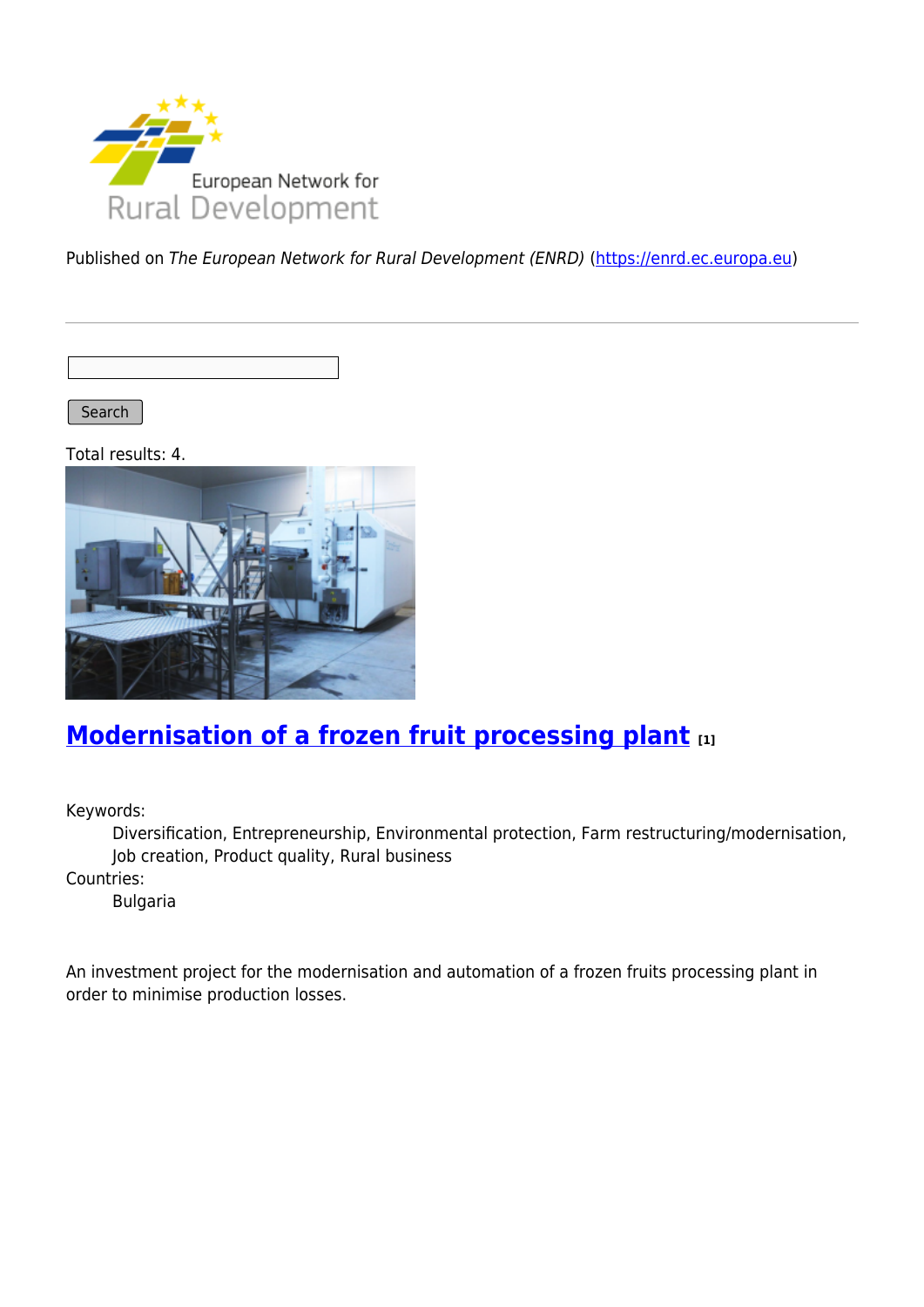

## **[Construction of a lavender distillery in Bulgaria](https://enrd.ec.europa.eu/projects-practice/construction-lavender-distillery-bulgaria_en) [2]**

Keywords:

Diversification, Entrepreneurship, Family farming, Farm restructuring/modernisation, Innovation, Job creation, Market development, Product quality, Rural SMEs

Countries:

Bulgaria

Setting up an innovative lavender distillery in response to increasing market demands for high quality, niche products.



# **[Caseificio Val d'Aveto – Investing to sustain the local supply](https://enrd.ec.europa.eu/projects-practice/caseificio-val-daveto-investing-sustain-local-supply-chain_en) [chain](https://enrd.ec.europa.eu/projects-practice/caseificio-val-daveto-investing-sustain-local-supply-chain_en) [3]**

Keywords:

Diversification, Entrepreneurship, Farm restructuring/modernisation, Job creation, Market development, Mountain area, Product quality, Rural SMEs Countries: Italy

A dairy company used RDP support to build a new wing on its factory in order to increase its